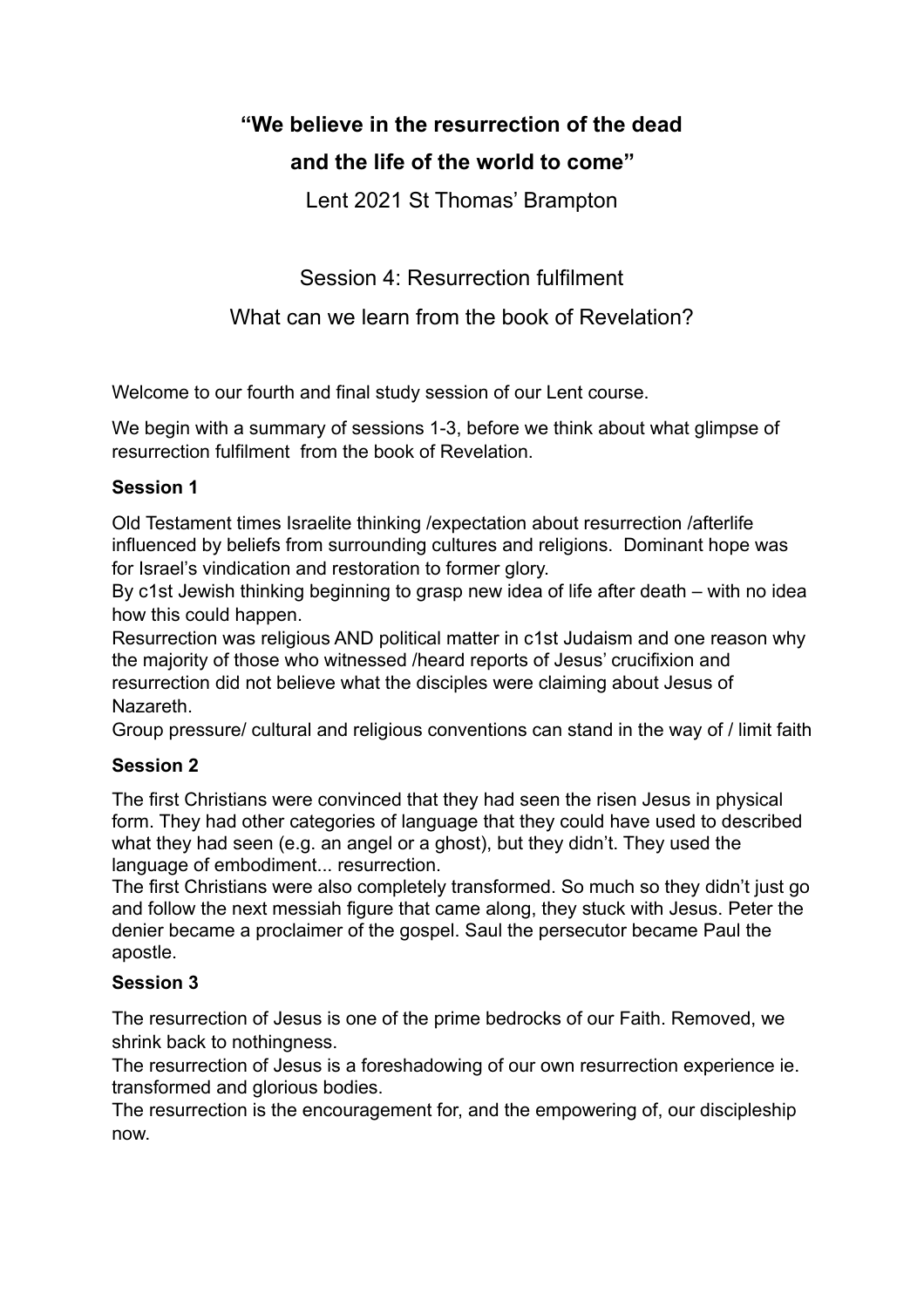Before we go on, take a moment to remember back through these sessions. Look back at any notes you may have made, recall what you said or thought. Has your thinking about Jesus' resurrection /its implications changed in any way(s)?

#### \*\*\*\*\*\*\*\*\*\*\*\*\*\*\*\*\*\*\*\*\*\*\*\*\*\*\*\*\*\*\*

Now let's look ahead. So, deep breath, and turn to the Book of Revelation, because this is where we are given a glimpse of resurrection fulfilment.

Very quickly, off the top of your head, if you are to any extent familiar with this last book of our Bible, how would you describe it in a couple of sentences to someone who has never read it?

If we were sitting together in a large group at this point, we would certainly discover a wide variety of responses to that question! The book of Revelation – exhilarating, baffling, scary… choose your own adjective – in the form of letters to 7 churches, describes visions of a world beyond planet earth. It is a difficult book to make sense of …and we could spend a lot of time trying!

But *all we are aiming to do in this session is see what its core message has to tell us about the fulfilment of Jesus' resurrection and what this might mean* for all who believe, that – to paraphrase John 14:2-3 – there is plenty of room in God's house and Jesus has gone ahead to prepare a place for each of us.

## *A bit of background…and a few words about the book and how to read it*

There were a lot of Johns around at the time this was written, c90-95AD, and we can't say with certainty which one wrote Revelation. The author, writing from his exile on Patmos (1:9) refers to himself as "God's servant" **(1:1)** but was given the name 'John' c160AD by the early Christian writer Justin Martyr.

It was composed at a time when believers' immediate post-ascension expectation of Jesus' return to our human world was beginning to waver, towards the end of the reign of the Roman Emperor Domitian. Domitian ( probably never known as Dom to his friends) was an unpleasant character, famous for his persecution of Christians and traditionally it was thought that Revelation was written in response to his actions. But while there are a few specific descriptions of then current or recent acts of persecution, (John's banishment 1:9, Antipas's execution 2:13 and the expectation of arrest of some Christians in Smyrna 2:10), it is now thought that the references running through the book are to more general persecutions in their past as well as their present - and in the expectation of more to come.

But whatever the trigger for Revelation, Christians, persecuted or not, needed encouragement to stick with their faith as they waited for Christ's return.

# **Read 1:4b-8**

What does John write here? Do you find it an encouragement to you today?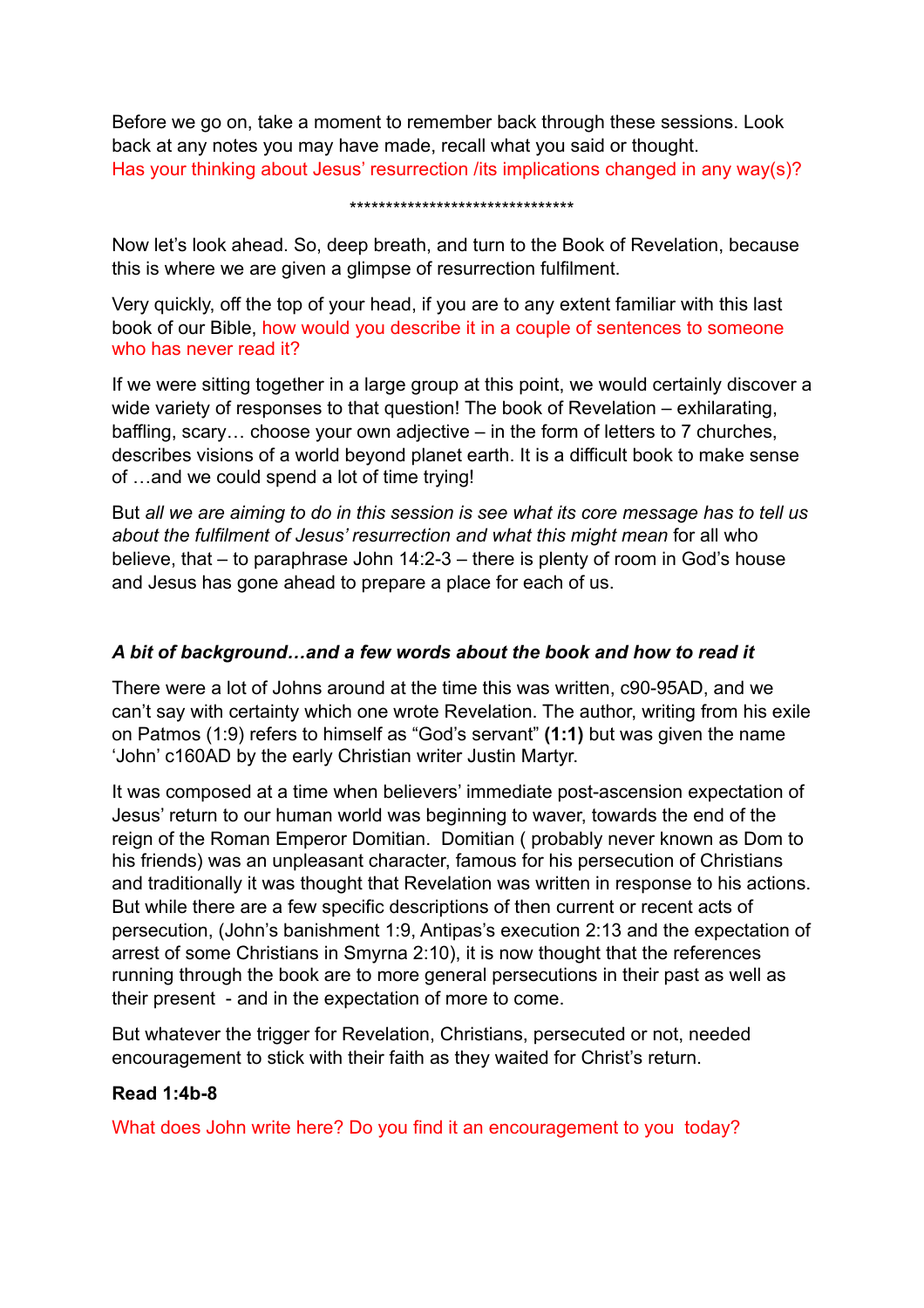So the book opens with the message that God is in control. No matter how bad things get, Jesus is Lord of history, earth and heaven, he will return to judge and there is a glorious future for every believer.

# *What kind of a book is Revelation?*

Revelation is unique in the New Testament. While the gospels and the book of Acts are mostly descriptive narrative and the epistles are letters 'unpacking' Jesus' teaching and giving instruction about how to live as a follower of Jesus, Revelation takes us into a different world of prophetic, visionary language, symbolism and imagery describing extraordinary visions – things the author sees and hears about a reality beyond our human world.

But while it is unique in our New Testament, we find similar literature in the Old Testament. Can you think where to find some examples?

Revelation is rooted in the Old Testament world of prophesy. It belongs to the ancient genre of *apocalyptic writing*, writing that unveils secrets God reveals about heaven and earth, past, present and future. (See **Rev 1:1**) Award yourself a gold star if you said Daniel in response to the above question (this is the clearest example) and a silver star if you named other prophets – and there is more apocalyptic writing in books of the Christian Apocrypha and in other Jewish literature. If you find this genre difficult you are not alone. One major reason is that it contains clues (in the form of symbols) that original readers would have understood, but that we do not. And as no writer wanted to risk a charge of sedition, writing was often coded. To take one example, "Babylon" stands for Rome – itself a shorthand for political power opposed to God.

# *… And how should we read it?*

It might be better to think first how NOT to read it!

It's possible to read Revelation as fantasy or as mysticism (or both!) or as a factual description of what will happen at the end of human time (with a timeline and checklist of precise details and a lot of room for speculation about the exact meaning of allusions and numbers.)

While this might be fun and/or fascinating (to some!), none of these are particularly helpful ways to read it!

Instead, let's try to understand the descriptions as visions from God, coming to us through the writer's imagination, at a particular point on human history, underlining that God is in charge of human history.

So the question 'What is this whole picture trying to tell us?' may be more helpful than 'What does the number 144,000 actually mean?'

And rather than get side-tracked by trying to decipher and interpret individual symbols … or even scared at the prospect of heaven, (I write as someone who can't even cope with Dr Who, and who finds the thought of being in the vicinity of creatures full of eyes (4:6) terrifying, whatever they are singing), let's try instead to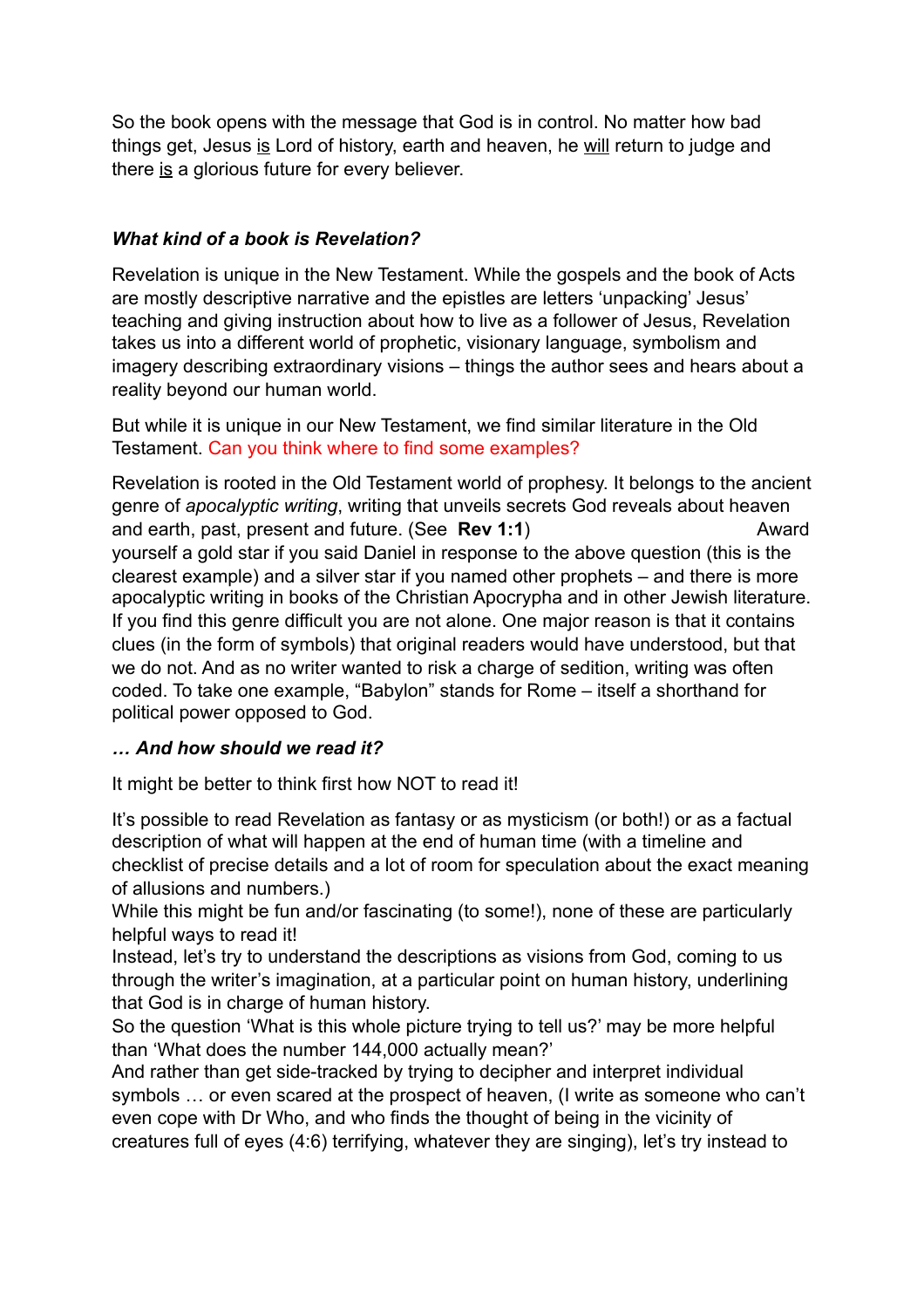grasp the overall message of the book, that John intended to be one of encouragement to persevere in faith and of inspiration.

So now with some background and sense of the book as a whole, let's focus on our aim for this session: **What is it trying to tell us about the fulfilment of Jesus' resurrection and what this might mean for us?** 

At the beginning of the book of Acts (Acts 1:6-12) , Luke describes (perhaps with less detail than we'd like!) Jesus' ascension. Jesus has been crucified, died and buried and the resurrection has happened. Changed but still recognisable, no longer limited by human time or space, Jesus has appeared to countless people and now departs from our human world. The resurrection is complete! …Or is it?

We have already looked at 1:4b-8, where John nails the colours of his belief to the mast, now let's think about his visions of heaven...

#### **Read chapter 4**

## Where is Jesus? What is going on?

In a pattern that is repeated throughout the book, John has shifted the scene from what is happening in the human world to what is happening in heaven, setting the struggles of this life against the reality of eternity.

What words/ phrases/ images from this chapter stand out for you? What overall impression do they (and this chapter) leave you with?

#### **Read 5: 6-12**

What is going on here?

Again, what overall impression are you left with? (If it helps, imagine standing to one side, looking on at this scene. How do you feel? What are your thoughts?)

#### **Read Rev 5:13** What do you make of the first part of this verse?

Now remind yourself of **Romans 8:18-23**. Paul writes this as the worship of heaven resounds and Jesus, 'in glory' is worshipped with unceasing praise.

But, as Paul writes and as God makes clear through John's subsequent and more detailed visions, things have yet to take place…

Resurrection fulfilment, like the Kingdom of God, is both now – and not yet

So Revelation continues to bounce us backwards and forwards in "time" and place as we move inexorably into the dark heart of the book, to read visions of the final overthrow of the evil one.

Beasts, dragons, serpents, plagues, bowls of God's wrath, violent earthquakes, one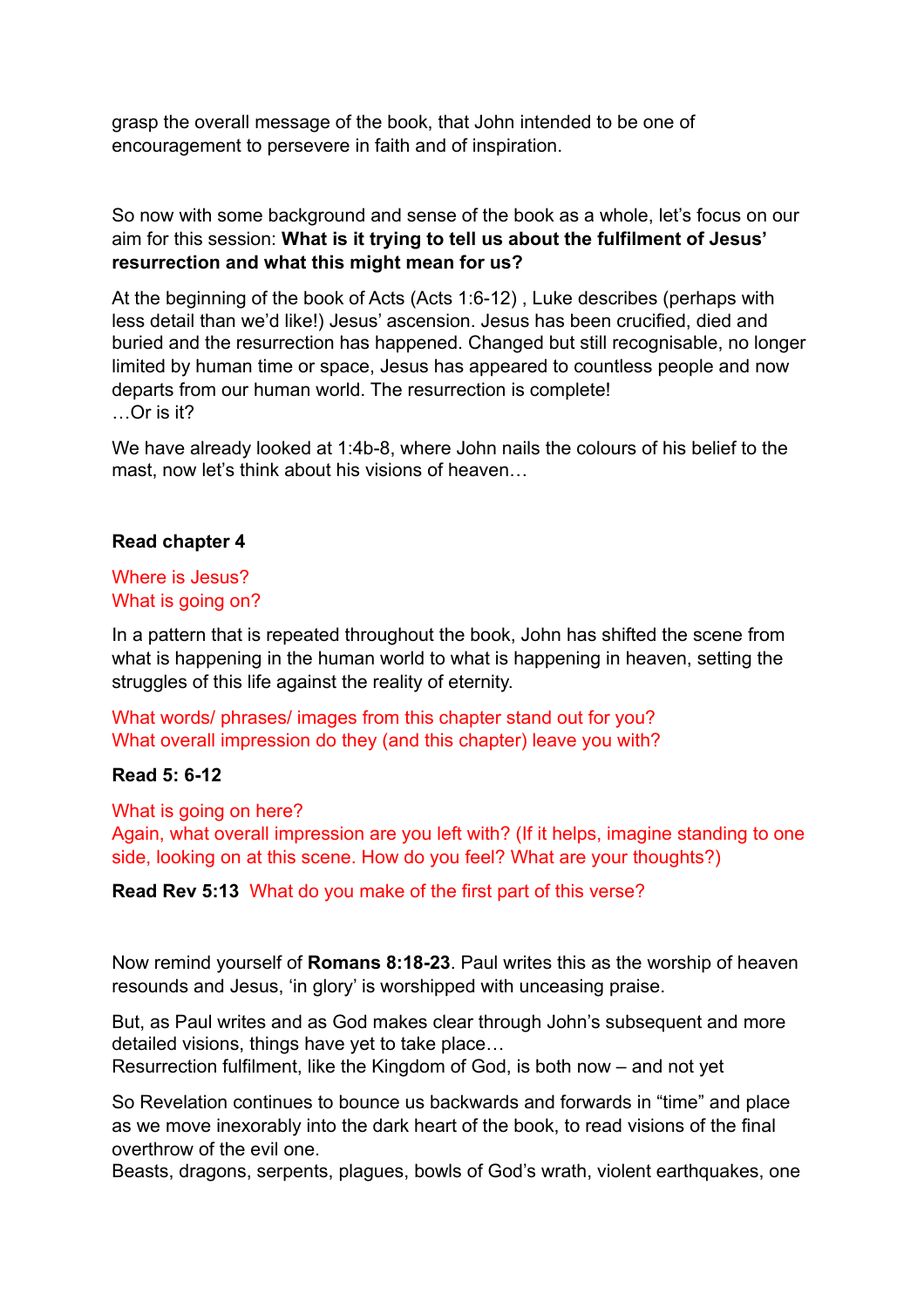hundred pound hailstones falling on people's heads – we find all that and more in the final chapters of Revelation.

I'm guessing we have rarely if ever read this book in one sitting (and I'm not suggesting you do so now!) But if you do this at some time in the future, notice how the momentum swings between the triumph of good and vanquishing of evil, and the regrouping of dark forces for the next round of the battle. Evil is not easily defeated.

Let's look at 2 passages.

# Read **Rev 12:1-5a**

The drama of the final stages of battle begins with one of the most difficult of all the baffling passages in apocalyptic writing. While there are echoes of other biblical passages (such as?), the imagery here seems a lot closer to the world of astrology (moon, stars, signs in the heavens) or to stories from Greek or Egyptian mythology (mother god and threatened child), well known in John's time.

What do you make of this passage? What does it tell you?

Remembering the overarching aim of Revelation was to encourage his readers to keep going in the face of the trials and tribulations of their earthly lives, how might this passage do that? Does it have the same effect for you?

Now let's look at **Revelation chapter 13**

From the sea (an evil place in Jewish thinking) comes a terrible beast. Look quickly at **Daniel 7 :1-8**. John's beast seems to combine the characteristics of Daniel's four – but for both Daniel and John, these creatures represent the rulers and empires that stand in open contempt of, and opposition to, God. For Daniel this was the mighty Assyrian Empire and for John that of the Romans and their emperors. .

And as every age has its own equivalent, what is it for us?

But however mighty or unassailable empires, governments, walls – or even an individual – might seem, and however bloody the battles, John's visions speak of an unshakeable certainty that ultimately God will prevail and ultimately evil will be destroyed.

Let your eyes wander through **chapter 18,** a vision of the fall of Babylon – symbolic of all that was evil in the world.

Does the language and form of this chapter remind you of parts of the Old Testament? What are they?

Gold star time again if you made the link between this chapter and passages from the doom laden prophecies of, for example, Isaiah ( **Is 13-14**), Jeremiah (**Jer 50-51**) or Ezekiel ( **Ez 26-28**). Revelation 18 now describes the final act of destruction of the civilisations that thrive on exploitation and whose actions come from valuing material wealth above all else.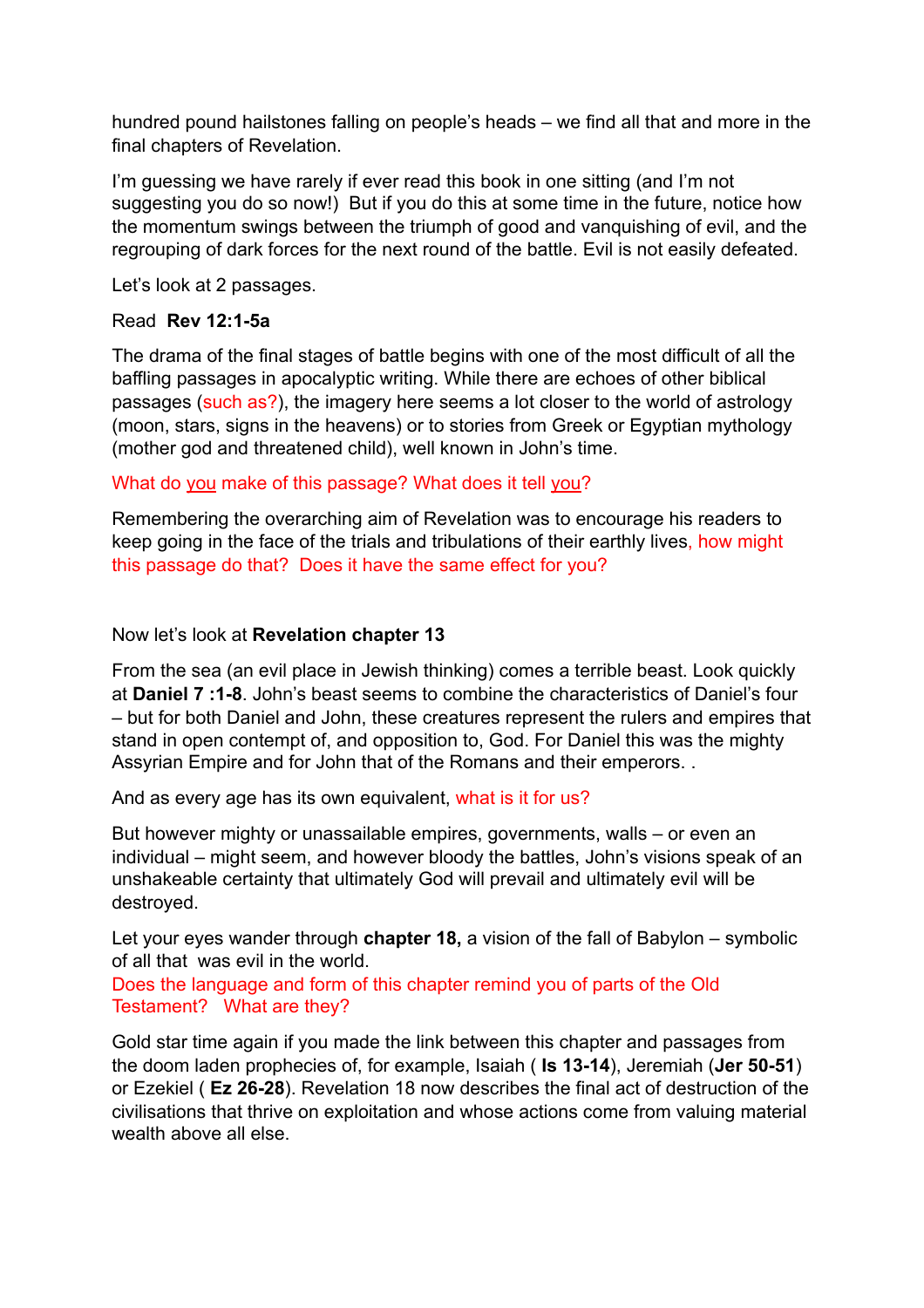Notice how judgement falls first on the *place* (v 2), then on the *leaders* (v9), then on the *wealthy* (v11), then the *workers* (v17). There might be a sequence but status is of no account. All who oppose God will fail and fall.

In contrast, those who remain faithful to God, who don't live by the standards of the ungodly world around them and stand up against ungodly practices (and who often suffer for so doing), will be spared.

## What standards do we live by?

What ungodly practices are we aware of? Are we part of them? Do we stand up against them? Or look the other way?

#### Now read **1 Corinthians 3:11-15**

(Paul's thought here actually runs from verse 5-23 but read 11-15)

If our resurrection depends on our faith in Jesus' resurrection, what impact does our behaviour in this world have on our resurrection life?

*( I would be delighted to hear your responses to any of these questions – but particularly that one!)* 

However, for Paul, as for John, there is no doubt about the final victory of God over the evil, even though evil in all its forms remains part of the "now and not" yet period of human time in our human world. And the final stages of battle are fought to an ever louder accompaniment of the worship of heaven.

And as the post resurrection, pre ascension body of Jesus was changed yet still recognisable, a new heaven and new earth is similarly described. ( Paul write about this in the second half of **1 Corinthians 15,** look at least at verse **42-44** )

Read **Rev 21:1-2, 11, 18-21.** 

What impression do these verses leave with you?

And the final questions:

What do you think Revelation as a whole is trying to tell us about resurrection fulfilment for Jesus?

What does Revelation suggest it will mean for us?

… And what will it mean for Creation?

We have no indication how much human time it took for John to receive and record these visions, but I can certainly image an exhausted flinging down of his biro as he writes the final 'Amen'.

What effect does *reading* Revelation have on you ?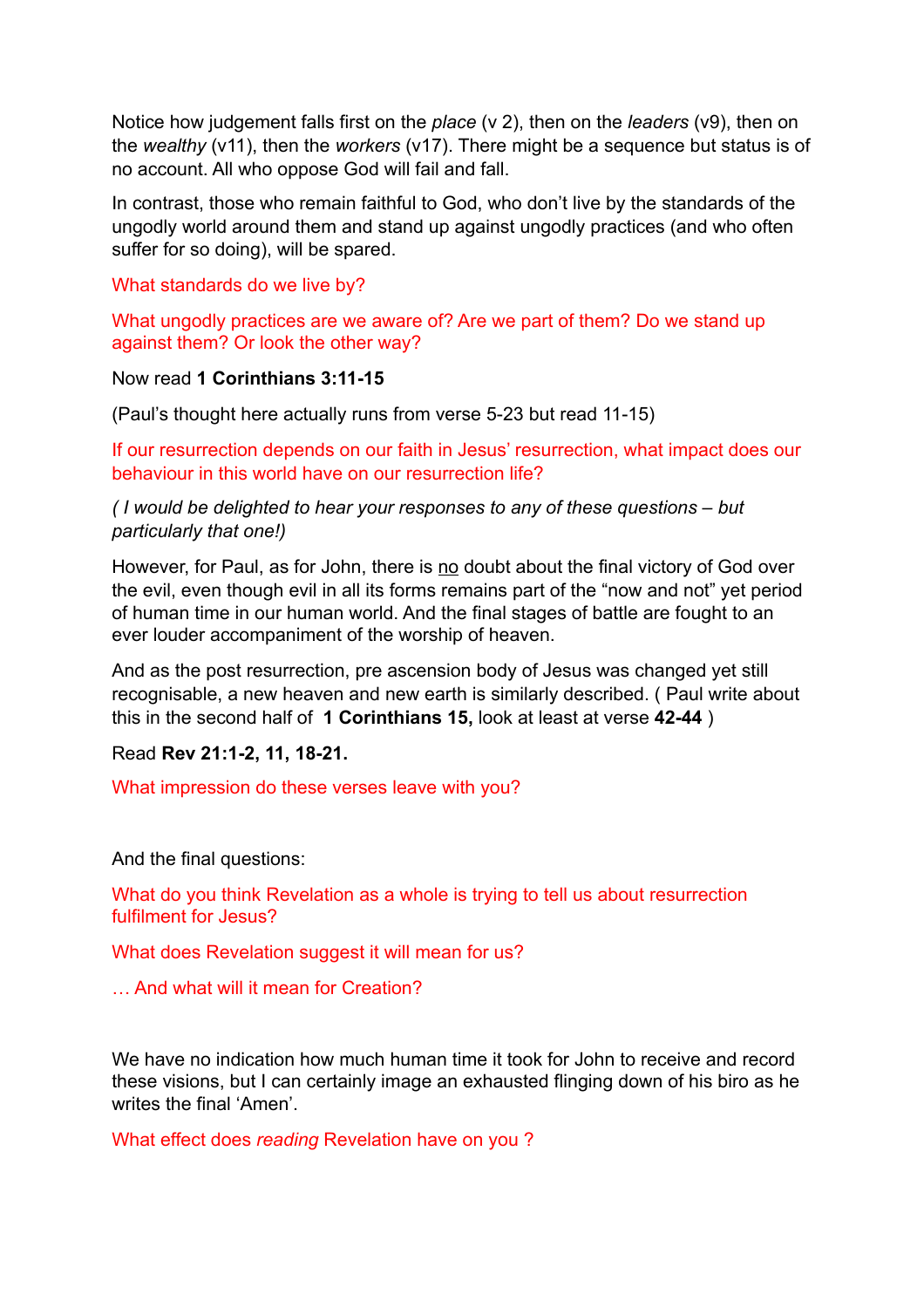# *Now take that awareness to God in worship…*

…tell God how you are feeling right now… Praise God… Play music … sing … or be silent and simply sit with God.

However we have understood the content of Revelation, even if our joy is tempered because we live in the "now and not yet" period of resurrection and our lives are touched by the ongoing challenges, let's ask God for the strength to be steadfast in faith, giving thanks that evil is swallowed up in victory and for our resurrection life now and the promise of resurrection life to come.

Reflect on the fact that God has revealed something of the reality beyond our human world and left us with reassurance and encouragement – *"See, I am coming soon … the Alpha and Omega, the first and last, the beginning and the end."* (22:12)

… and praise God for that reassurance.

Heaven, according to Revelation, is a noisy place! Count (perhaps later!) the number of references to singing, loud voices and instruments being played. … How do you feel about that? !!

Look briefly at **What words can you pick out** 

Overcoming all that is evil is described very deliberately with the language of hatred and in terms of battle … but it ends with the language of triumph, cleansing and rejoicing.

Read Romans